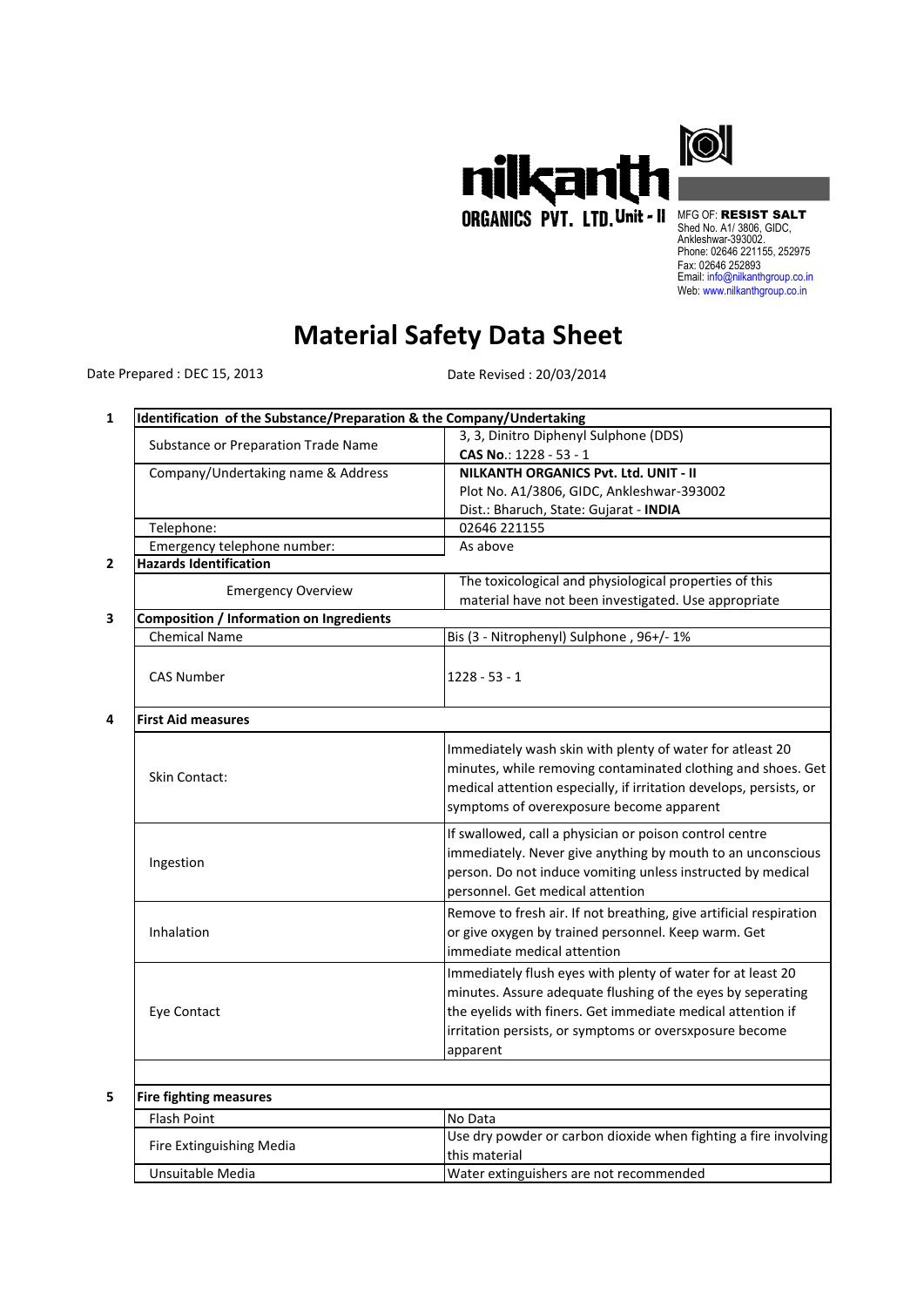|   | Protective Equipment               | As in any fire, wear self contained breathing apparatus                                                                                                                                                                                                                                                                                                                                                                                                                                                                                                                                                             |
|---|------------------------------------|---------------------------------------------------------------------------------------------------------------------------------------------------------------------------------------------------------------------------------------------------------------------------------------------------------------------------------------------------------------------------------------------------------------------------------------------------------------------------------------------------------------------------------------------------------------------------------------------------------------------|
|   |                                    | pressure - demand, NIOSH 9approved or equivalent) and full                                                                                                                                                                                                                                                                                                                                                                                                                                                                                                                                                          |
|   |                                    | protective gear.                                                                                                                                                                                                                                                                                                                                                                                                                                                                                                                                                                                                    |
| 6 | <b>Accidental release measures</b> |                                                                                                                                                                                                                                                                                                                                                                                                                                                                                                                                                                                                                     |
|   | <b>Presonal Precautions</b>        | Use proper personal protective equipment as listed in section<br>8.                                                                                                                                                                                                                                                                                                                                                                                                                                                                                                                                                 |
|   | Spill Celanup Measure              | Clean up spills immediately, observing precautions in the<br>protective equipment section. Sweep up, then place into a<br>suitable container for disposal. Refer to Section 13 for<br>disposal requirements                                                                                                                                                                                                                                                                                                                                                                                                         |
|   | <b>Environmental Precautions</b>   | Do not allow material to enter drains or streams.                                                                                                                                                                                                                                                                                                                                                                                                                                                                                                                                                                   |
| 7 | <b>Handling and storage</b>        |                                                                                                                                                                                                                                                                                                                                                                                                                                                                                                                                                                                                                     |
|   | Handling                           | This product should be handled only by, or under the close<br>supervision of those properly qualified in the handling and<br>use of potentially hazardous chemicals, who should take into<br>account the fire, health and chemical hazard data. It should<br>always be handled in an efficient fume hood or physiological<br>properties of many compounds are not yet weill determined<br>and that new hazardous products may aise from reactions<br>between chemicals. Care should be taken to prevent any<br>chemical from coming into contact with the skin or eyes and<br>from contamination personal clothing. |
|   | Storage                            | Store in a cool, dry, well ventilated area away from sources<br>of heat and incompatible substances. Keep container tightly<br>closed when not in use.                                                                                                                                                                                                                                                                                                                                                                                                                                                              |
|   | <b>Hygiene Practices</b>           | Wash thoroughly after handling. Avoid contact with eyes and<br>skin. Avoid inhaling dust.                                                                                                                                                                                                                                                                                                                                                                                                                                                                                                                           |
| 8 | <b>Exposure Controls</b>           |                                                                                                                                                                                                                                                                                                                                                                                                                                                                                                                                                                                                                     |
|   | <b>Engineering Controls</b>        | Use appropriate engineering control such as enclosures, local<br>exhaust venilation, or other engineering controls to control<br>airborne levels below recommended exposure limits. Where<br>such systems are not effective wear suitable personal<br>protective equipment, which performs satisfactorily and meets<br>OSHA or other recognized standards. Consult with local<br>procedures for selection, training, inspection and maintenance<br>of the personal protective equipments                                                                                                                            |
|   | <b>Skin Protection Description</b> | Wear suitable protective clothing to prevent contact with skin.                                                                                                                                                                                                                                                                                                                                                                                                                                                                                                                                                     |
|   | <b>Hand Protection Description</b> | Wear appropriate protective gloves. Consult glove<br>manufacturers of glove permeability data.                                                                                                                                                                                                                                                                                                                                                                                                                                                                                                                      |
|   | Eye / Face Protection              | Wear appropriate protective glasses or splash goggles as<br>described by 29 CFR 1910.133, OSHA eye and face protection<br>regulation, or the European Standard EN 166.                                                                                                                                                                                                                                                                                                                                                                                                                                              |